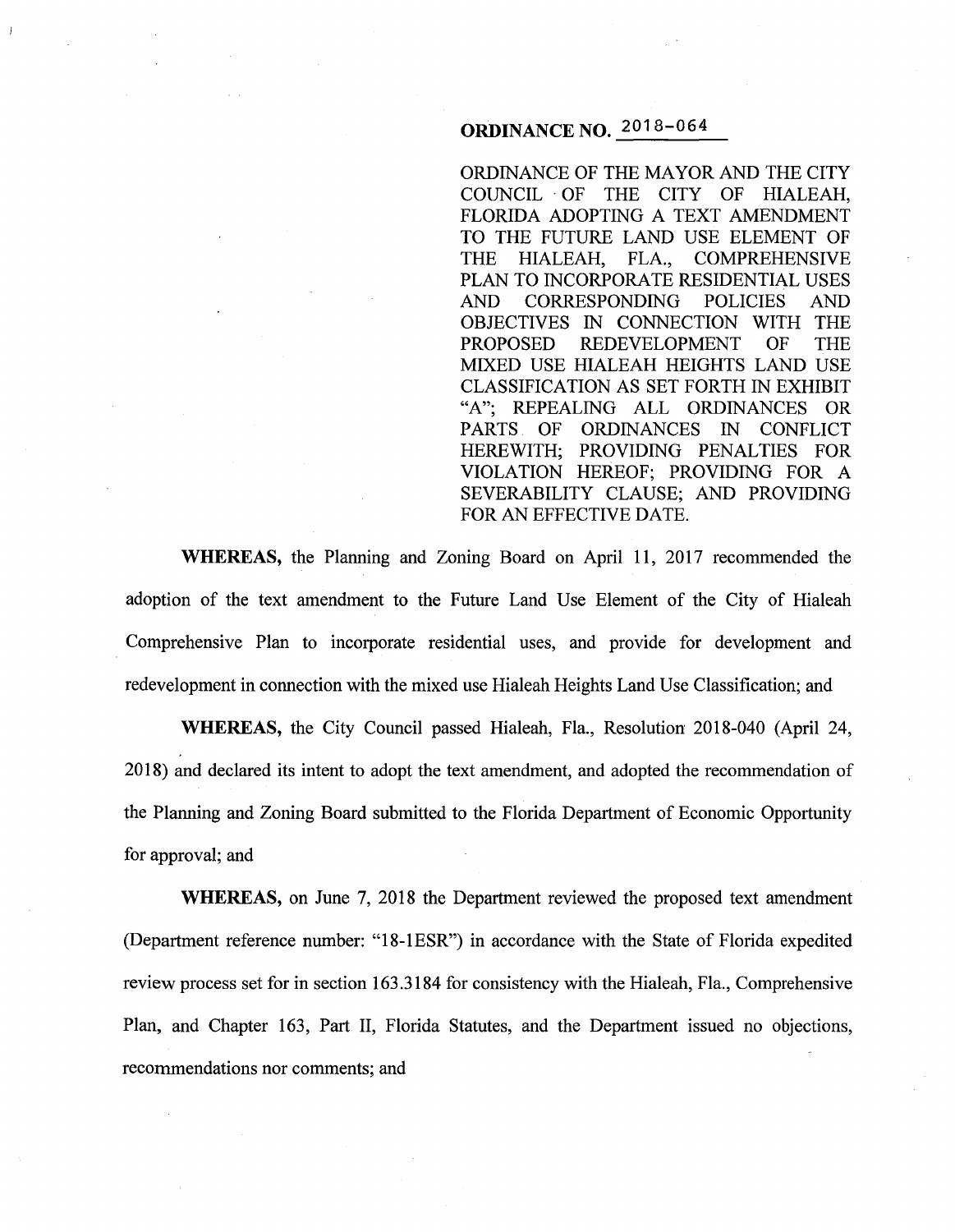# **ORDINANCE NO.**  $2018-064$ Page 2

**WHEREAS,** the City recognizes the necessity to develop and maintain ongoing City programs designed to encourage and facilitate the rehabilitation of neglected or underused structures, while addressing a strong demand for residential uses.

NOW, THEREFORE, BE IT ORDAINED BY THE MAYOR AND THE CITY COUNCIL OF THE CITY OF HIALEAH, FLORIDA, THAT:

**Section 1:** The foregoing facts and recitations contained in the preamble to this ordinance are hereby adopted and incorporated by reference as if fully set forth herein.

**Section 2:** The Mayor and the City Council of the City of Hialeah, Florida hereby approve and adopt the text amendment to the commercial recreation land use classification to the Future Land Use Element of the City of Hialeah Comprehensive Plan to incorporate residential uses. This text amendment (Exhibit "A"), which is made a part hereof for all purposes, shall be on file in the Office of the City Clerk.

#### **Section 3: Repeal of Ordinances in Conflict.**

All ordinances or parts of ordinances in conflict herewith are hereby repealed to the extent of such conflict.

#### **Section 4: Penalties.**

Every person violating any provision of the· Code or any ordinance, rule or regulation adopted or issued in pursuance thereof shall be punished by a civil penalty not to exceed \$500.00 within the discretion of the court or administrative tribunal having jurisdiction. Each act of violation and each day upon which any such violation shall occur shall constitute a separate offense. In addition to the penalty described above, the City may pursue other remedies such as abatement of nuisance, injunctive relief, administrative adjudication and revocation of licenses or permits.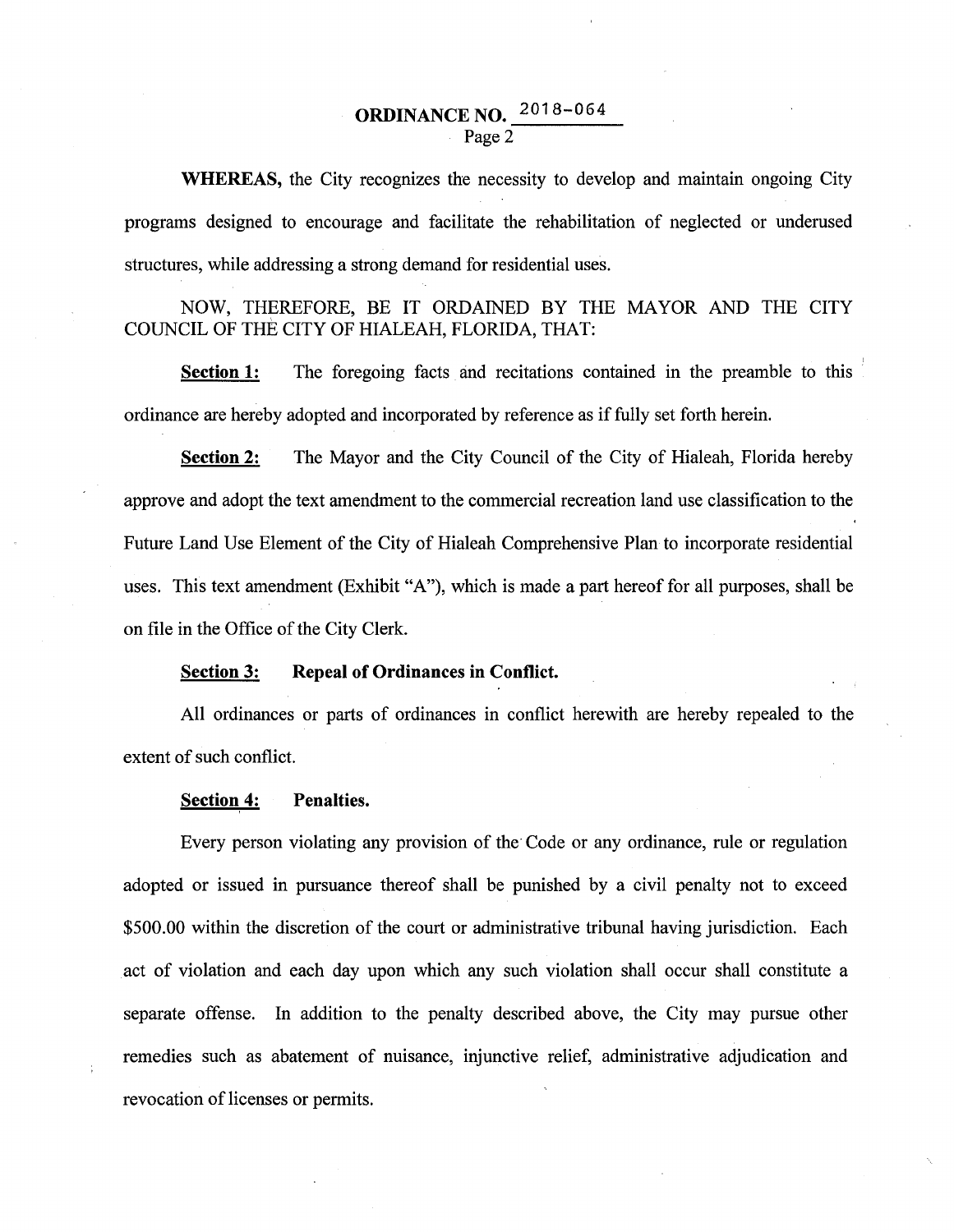## **ORDINANCE NO.** 2018-064 Page 3

#### **Section 5: Severability Clause.**

If any phrase, clause, sentence, paragraph or section of this ordinance shall be declared invalid or unconstitutional by the judgment or decree of a court of competent jurisdiction, such invalidity or unconstitutionality shall not affect any of the remaining phrases, clauses, sentences, paragraphs or sections of this ordinance.

#### **Section 6: Effective Date.**

Pursuant to Florida Statutes §163.3184(3)(c)4 the effective date of this plan amendment shall be thirty-one (31) days after the state land planning agency notifies the City that the plan amendment package is complete or if timely challenged, the date a final order is issued by the land planning agency or Administration Commission finding the amendment in compliance in accordance with section 163.3184, Florjda Statutes, whichever occurs earlier.

PASSED and ADOPTED this 14 day of August 2018. als-Muñoz Council President Approved on this !lJday of\_---'-'-~-~-"-'--=...:\_ \_\_ , 2018. :test:  $LVday$  of  $\overline{H}VlqNSI$ , 2018. Marbelys Fatjo, City Clerk Carlos Hernandez, Approved as to legal sufficiency and form: Ordinance was adopted by a 5-0-2 vote with Councilmembers, Zogby, Lozano, Casáls-Munoz, Hernandez, and Cue-Fuente voting "Yes" and with Councilmembers Caragol and Garcia-Martinez absent. Lorena E. Brayo/City Attorney S:\DJ\ORDINANCES\T t Amendment Ordinance following approval of Reso 2018-040 by DEO.docx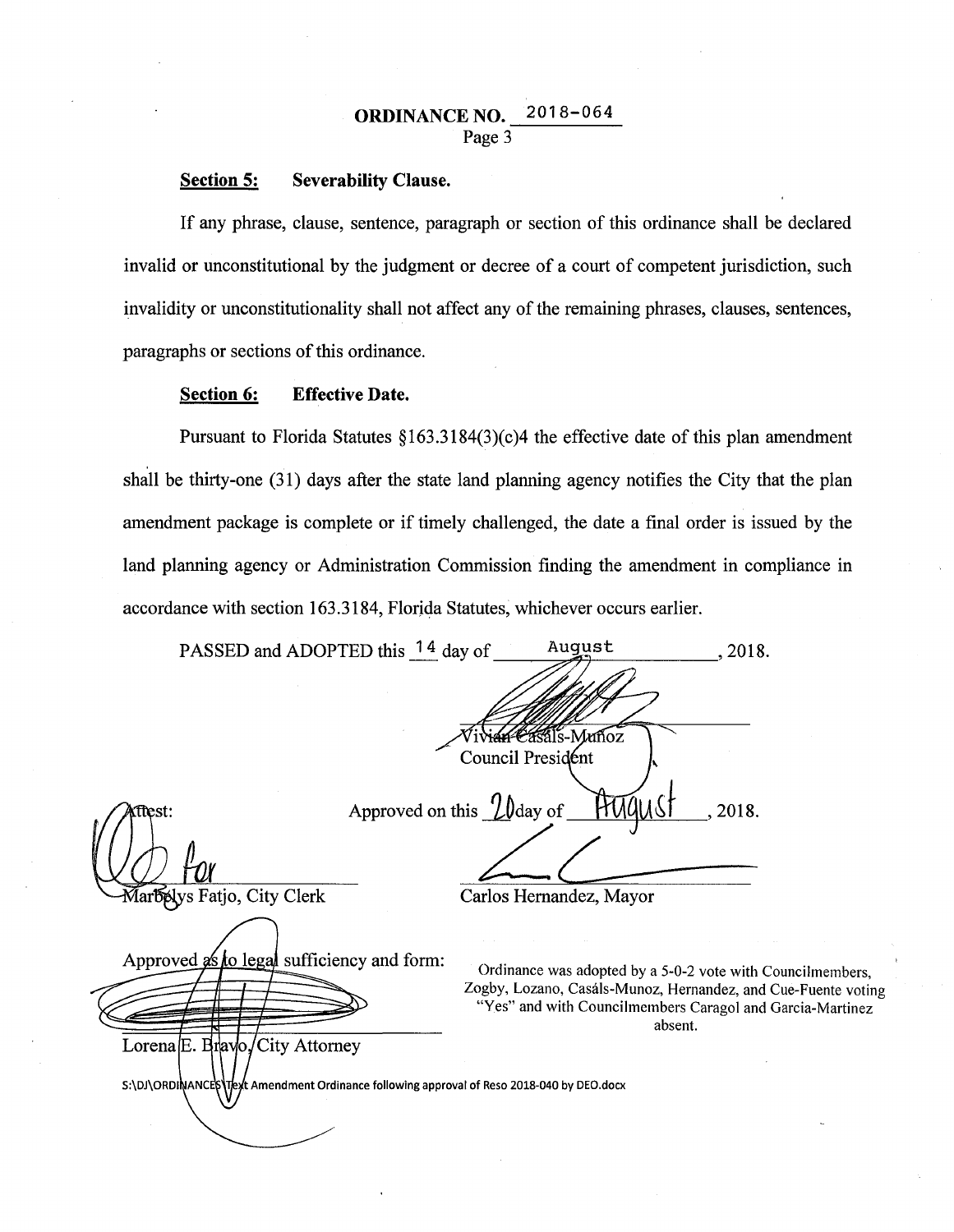## EXHIBIT "A"

### APPLICATION N° 1 CITY OF HIALEAH COMPREHENSIVE PLAN FUTURE LAND USE ELEMENT TEXT AMENDMENT

The following lists the Policies which shall be included in the City's adopted Comprehensive Plan.

The following revisions to this Element are recommended. Recommended additions are denoted by underline; deletions by strikethrough.

1. Amend Policy 1.1.1, *Land Use Categories,* of the Future Land Use Element as follows:

Policy 1.1.1: Land Use Categories: The City shall maintain regulations for land use categories and a Future Land Use Map to ensure the coordination of future land uses with existing and adjacent land uses. The adopted Future Land Use Map shall contain and identify appropriate locations for the following land use categories, as defined in the date and analysis of this element.

| <b>LAND USE CATEGORIES</b> | <b>INTENSITY STANDARDS</b>                           |
|----------------------------|------------------------------------------------------|
|                            | * * *                                                |
| Mixed Use                  | Approximately 63% to 68% Retail                      |
| Hialeah Heights            | Approximately 15% Office                             |
|                            | Approximately 5% to 10% Hotel                        |
|                            | Approximately 12% Residential Affordable Housing (40 |
|                            | units/gross acre)                                    |
|                            | * * *                                                |